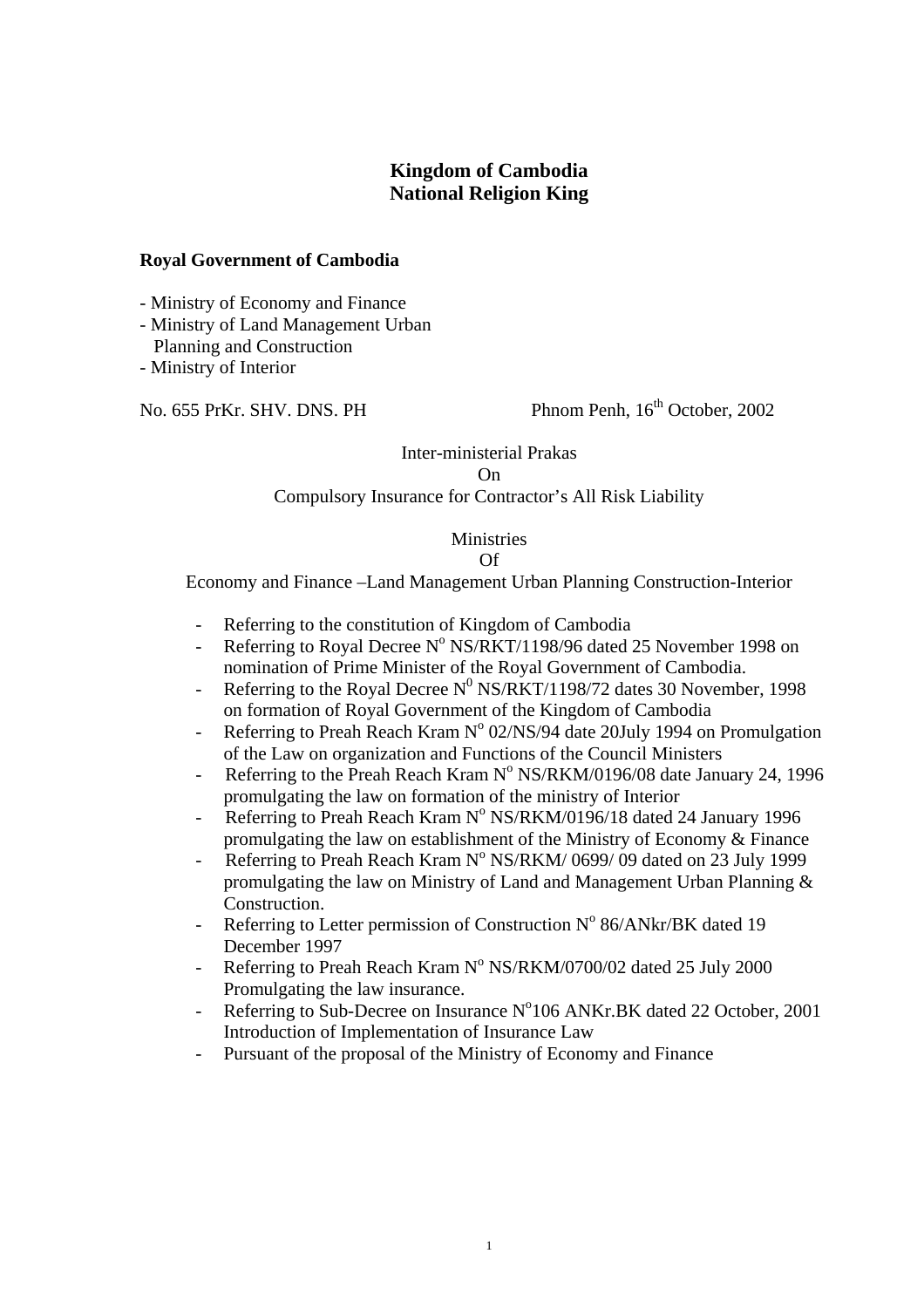# Hereby decides

## **Section: 1**

The insurance for Construction Liability is intended to protect the interests of Third Parties living on or around, passing by, or crossing over a construction site.

All physical or legal persons acting as contractors or sub-contractors shall bear liability for accidental bodily injury, death or property damage to third Parties caused by the construction operation.

# **Section: 2**

Unless exempted below, every contractor or sub-constructor engaged in construction activity, including the rehabilitation of existing construction, must purchase construction liability insurance.

The following construction activities are exempted from the compulsory insurance requirement:

-Construction activity conducted by a government institution;

-Any part of a construction activity involving a legal person engaged in a public works project if the Ministry of Economy and Finance determines that the contractor is able to quickly and adequately satisfy any liability;

-Small scale construction projects which do not require the approval of any governmental authority.

## **Section: 3**

The Minimum amount of insurance required shall be -\$5,000.00 per person for bodily injury or death per person -\$25,000.00 per occurrence of an accident for bodily injury or death -\$10,000.00 for property damage.

# **Section: 4**

Upon the authorization of a private construction project, the Ministry of Land Management Urban Planning and Construction or the Provincial-Municipal Department of Land Management Urban Planning and construction and Cadastre shall advise the project owner to deal with a contractor or sub-contractor that has the required construction liability insurance. The construction site shall be not allowed to open until the required insurance is in place.

#### **Section: 5**

For projects that are not exempted by compulsory insurance as stated in item 2 and funded by the government budget or loans, the successful bidder must submit, together with the bidding documents, the insurance cover note issued by an insurance company authorized to write construction insurance in the kingdom of Cambodia confirming that the required insurance is in place.

If the bidder fails to obtain the required insurance, construction may not begin.

The cover shall be replaced by the insurance policy when the construction site is opened.

The Ministry of Economy and Finance shall not release any fund unless evidence of insurance is attached to the payment voucher for the construction project.